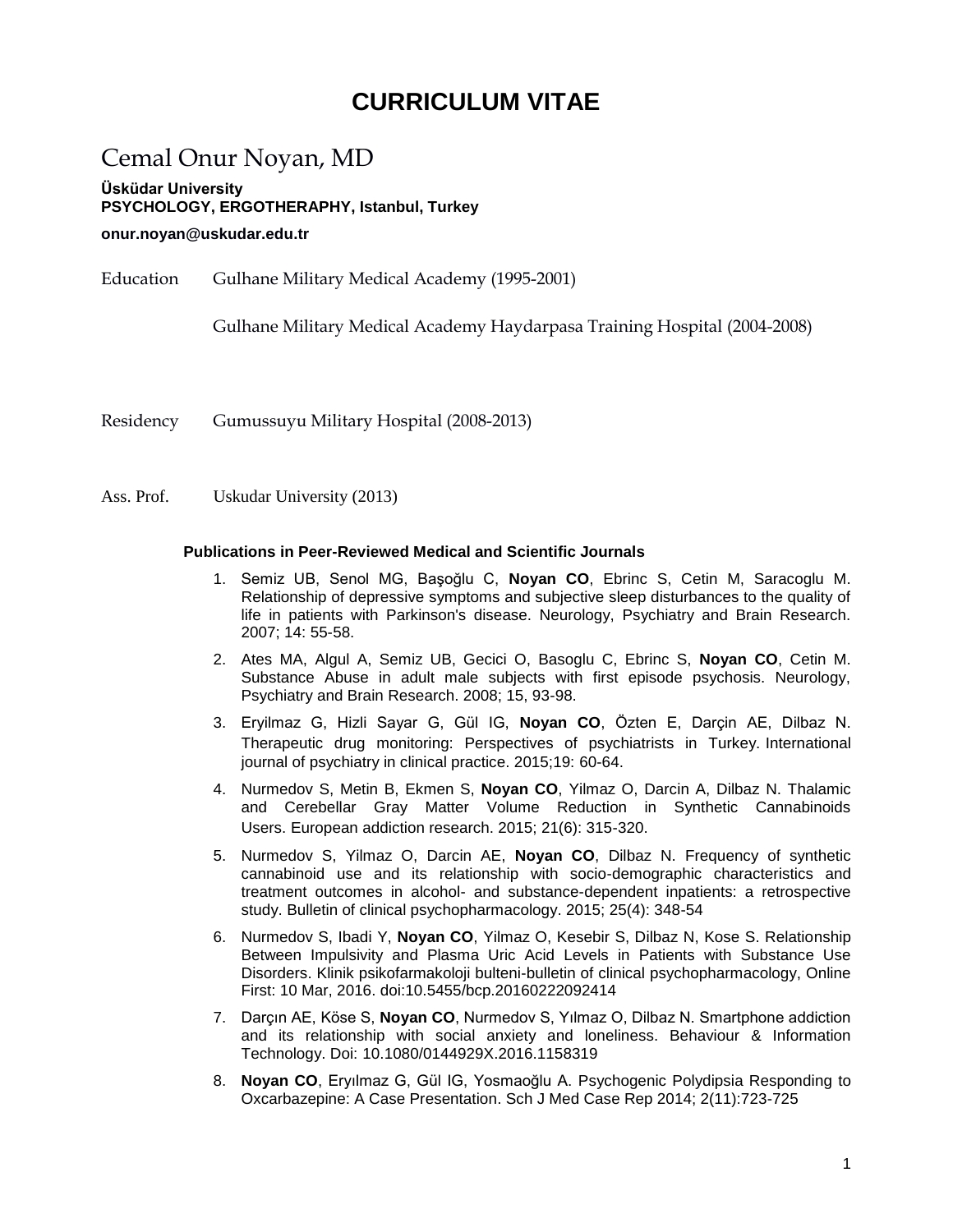- 9. **Noyan CO,** Salçini C, Talu BS, Eryılmaz G. Porencephalic cyst and late onset brief psychotic disorder. BMJ Case Reports. doi:10.1136/bcr-2016-215098.
- 10. Semiz UB, Başoğlu C, Ebrinç S, Ergün BM, **Noyan CO**, Çetin M. Sınır kişilik bozukluğu hastalarında vücut dismorfik bozukluğu, travma ve disosiyasyon: Bir ön çalışma. Klinik Psikofarmakoloji Bülteni. 2005; 15: 65-70
- 11. Şenol MG, **Noyan CO**, Toğrul RE, Yaşar H, Özdağ F, Boylu EE, Saraçoğlu M. The Association of Lipoid Proteinosis with epilepsy. EPİLEPSİ 2007; 13: 29-32
- 12. Ateş MA, Algül A, Semiz ÜB, Geçici Ö, **Noyan CO**, Çetin M. Venlafaksinin Uzun Salınımlı Formunun Kullanımı Sonucu Tetiklenen Epileptik Nöbet: Bir Olgu Sunumu. NöroPsikiyatri Arşivi 2008;45(2):62-64
- 13. Erkmen H, **Noyan CO**. Tedaviye Dirençli Depresyon Tedavisi. Turkiye Klinikleri J Psychiatry-Special Topics 2014;7(2):17-24
- 14. Nurmedov S, Darçın AE, **Noyan CO**. Bipolar Bozukluğun Sürdürüm Tedavisi. Turkiye Klinikleri J Psychiatry-Special Topics 2014;7(2):44-50
- 15. Eryılmaz G, Gül IG, Sayar GH, **Noyan CO**, Özten E. Kesmek ya da kesmemek: Valproatın elektrokonvülzif tedavi ile birlikte birlikte kullanımı. To stop or not to stop ? Combined use of valproate and electroconvulsive treatment. Anadolu Psikiyatri Derg. 2015; 16(1): 44-50
- 16. **Noyan CO**, Darçın AE, Nurmedov S, Yılmaz O, Dilbaz N. Validity and reliability of the Turkish version of the Smartphone Addiction Scale-Short Version among university students. *Anatolian Journal of Psychiatry*. doi: 10.5455/apd.176101. Published Online: Feb 14, 2015
- 17. Darçın AE, Nurmedov S, **Noyan CO**, Yılmaz O, Dilbaz N. Özel bir bağımlılık merkezinde yatarak tedavi gören hastalarda psikiyatrik eş tanının bağımlılığın seyri ile ilişkisi*. Düşünen Adam: Psikiyatri ve Nörolojik Bilimler Dergisi*, 2015; 28(3):196-203
- 18. Nurmedov S, **Noyan CO**, Darçın AE, Yılmaz O, Dilbaz N. Madde Kullanım Bozukluğu Olan Hastalarda Dikkat Eksikliği ve Hiperaktivite Bozukluğu Tanısı ve Sosyodemografik ve Klinik Özelliklerle İlişkisi: Retrospektif Bir Çalışma. *The Journal of Neurobehavioral Sciences*, 2015; 2(2):50-55
- 19. Yılmaz O, Nurmedov S, **Noyan CO**, Darcın AE, Dilbaz N, Tarhan N. When is the appropriate time for families to be involved in addiction treatment; from the beginning? A Retrospective Evaluation of Inpatients in a Private Hospital. *The Journal of Neurobehavioral Sciences. 2015; 2*(3): 105-109.
- 20. Nurmedov S, Darcin AE, Erol TC, **Noyan CO**, Yilmaz O, Dilbaz. N. Relationship with clinical features of the male dependent patients and their parent's attachment style and locus of control. *Bağımlılık Dergisi-Journal of Dependence*. 2015;16(3):127-133.

## **National and International Presentations on Research**

- 1. Cetin M, Ebrinc S, Basoglu C, Semiz UB, Gunay H, Iyisoy MS, Ergun BM, Gunes C, Sahan A, Oguz M, **Noyan CO**. Safety and efficacy of long-acting risperidone in schizophrenia: A 12-week, open-label study in stable patients switched from typical and atypical oral antipsychotics. European Neuropsychopharmacology, Volume 15, Supplement 2, 2005, Pages S134-S135.
- 2. **Noyan CO**, Genç G. Criminality and Psychopathy. 22nd Congress of the International Academy of Legal Medicine, 5-8 July 2012, İstanbul, Turkey. Int J Legal Med (2012) 126 (Suppl 1): S52.
- 3. Semiz UB, Cetin M, Senol MG, **Noyan CO**, Ates A, Basoglu C and Ebrinc S. Relationship of subjective sleep quality, daytime sleepiness, and depression to the quality of life in patients with parkinson's disease. European Psychiatry, 2007 22; Supplement 1: S339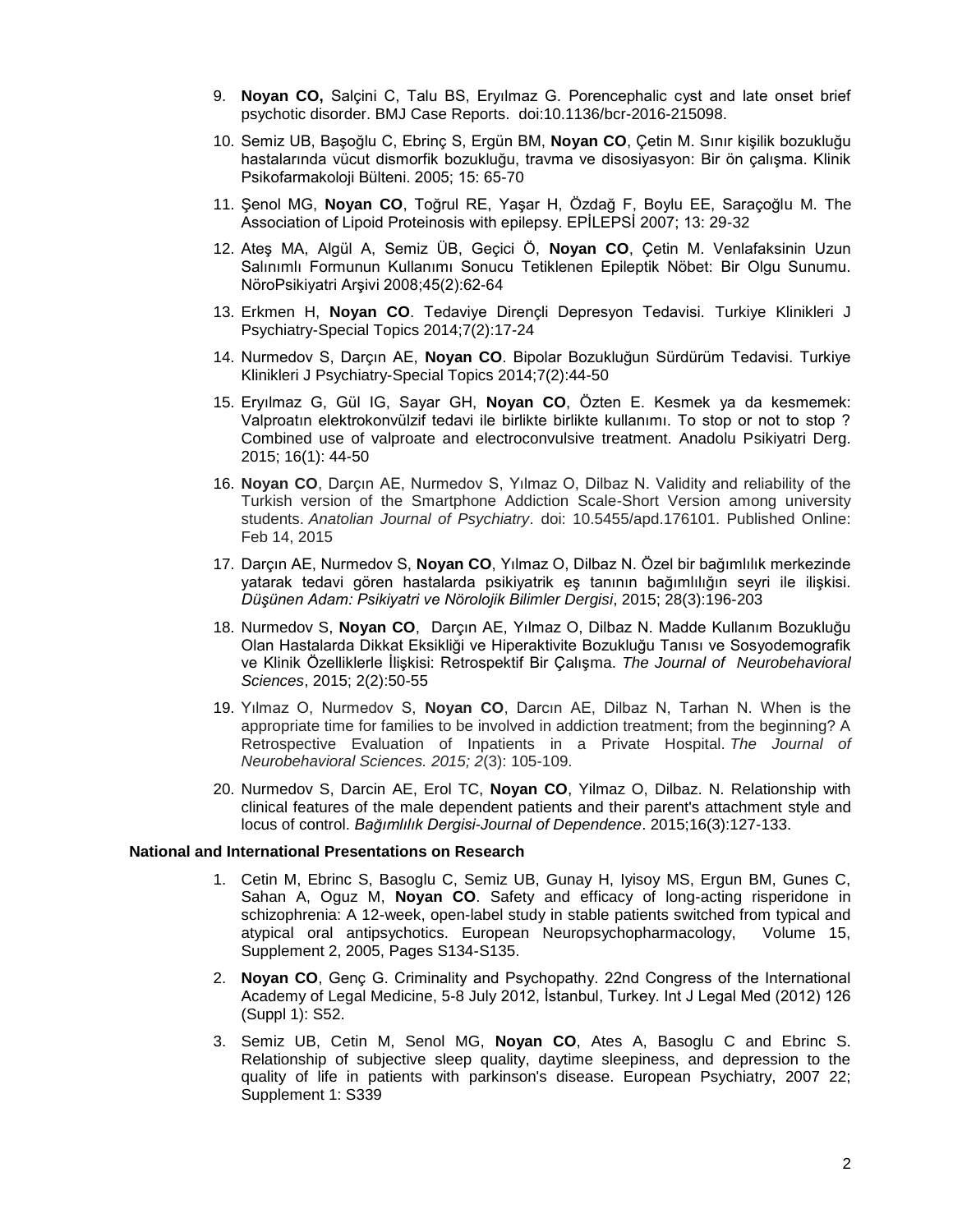- 4. Algul A, Semiz UB, Ates MA, Cetin M, Ebrinc S, Basoglu C, Gunay H, Gunes C, **Noyan CO**, Yilmaz O. Subjective sleep quality and aggression in antisocial personality disorder. European Psychiatry, 2007; 22 Supplement 1: 266-267.
- 5. Genç G, Karabacak K, **Noyan CO**. Retrospective psychiatric and neurological evaluation of legal cases admitted to emergency department. 22nd Congress of the International Academy of Legal Medicine, 5-8 July 2012, İstanbul, Turkey. Int J Legal Med (2012) 126 (Suppl 1): S73.
- 6. Karabacak K, Genç G, **Noyan CO**, Öz BS. Evaluation of forensic peripheral vascular and nerve injuries. 22nd Congress of the International Academy of Legal Medicine, 5-8 July 2012, İstanbul, Turkey. Int J Legal Med (2012) 126 (Suppl 1): S91.
- 7. **Noyan CO**, Ortac SS. Relationship Between Empathy and Psychopathy. 52nd International Neuropsychiatric Pula Congress. 20-23 June 2012, Pula, Croatia. Acta Clinica Croatica (2012) Vol. 51 Suppl. 1; p87-88.
- 8. **Noyan CO**, Toku, H. Pramipexole and three Different Outcomes:Case Report. 52nd International Neuropsychiatric Pula Congress. 20-23 June 2012, Pula, Croatia. Acta Clinica Croatica (2012) Vol. 51 Suppl. 1; 2012 p88-89.
- 9. **Noyan CO**, Yılmaz, O. Relationship Between Decision Making and Aggression. 52nd International Neuropsychiatric Pula Congress. 20-23 June 2012, Pula, Crotia. Acta Clinica Croatica (2012) Vol. 51 Suppl. 1; 2012 p89.
- 10. **Noyan CO**, Genç G. Intersection of neurology and psychiatry: decision making ability. 52nd International Neuropsychiatric Pula Congress. 20-23 June 2012, Pula, Crotia. Acta Clinica Croatica (2012) Vol. 51 Suppl. 1 pp. 88.
- 11. **Noyan CO**, Genç G. Risk factors for violent offences. 22nd Congress of the International Academy of Legal Medicine, 5-8 July 2012, İstanbul, Turkey. International Journal of Legal Medicine (2012) 126 (Suppl 1): S154.
- 12. **Noyan CO**, Ortac, S.S. Predicting aggression with the Reading the Mind in the Eyes Test. 22nd Congress of the International Academy of Legal Medicine, 5-8 July 2012, İstanbul, Turkey. International Journal of Legal Medicine (2012) 126 (Suppl 1): p154
- 13. Genç G, **Noyan CO**. Psychotic Attack in Relapsing Remitting Multiple Sclerosis. 6th Dubrovnik International Conference on Multiple Sclerosis, 10-13 May 2012, Dubrovnik, Croatia. Neurologia Croatica, 61 (Suppl. 1):1-32, 2012.
- 14. Genç G, **Noyan CO**. Status epilepticus in a case of psychiatric disorder. 52nd International Neuropsychiatric Pula Congress. 20-23 June 2012, Pula, Crotia. Acta Clinica Croatica (2012) Vol. 51 Suppl. 1 pp. 71-72.
- 15. Genç G, **Noyan CO**. EEG abnormalities in patients with fainting spells. 52nd International Neuropsychiatric Pula Congress. 20-23 June 2012, Pula, Crotia. Acta Clinica Croatica (2012) Vol. 51 Suppl. 1 pp. 73.
- 16. Aydin GD, **Noyan CO**. Evaluating the effectiveness of the student education program in addiction prevention. 22nd Congress of the International Academy of Legal Medicine, 5- 8 July 2012, İstanbul, Turkey. International Journal of Legal Medicine (2012) 126 (Suppl 1): p351
- 17. **Noyan CO**, Genç G. Restless Legs Syndrome Induced By Quetiapine. 1st Istanbul-Eurasian Regional Congress of Biological Psychiatry. 27-31 May 2012, Istanbul, Turkey. Congress Book, p166 .
- 18. Isintas M, **Noyan CO**. Intoxication With an Extreme Overdose of Extended-Release Quetiapine. 1st Istanbul-Eurasian Regional Congress of Biological Psychiatry. 27-31 May 2012, Istanbul, Turkey. Congress Book, p164.
- 19. **Noyan CO**, Isintas M. Ego-dystonic Auditory and Visual Hallucinations During Isotretinonin Therapy. 1st Istanbul-Eurasian Regional Congress of Biological Psychiatry. 27-31 May 2012, Istanbul, Turkey. Congress Book, p165.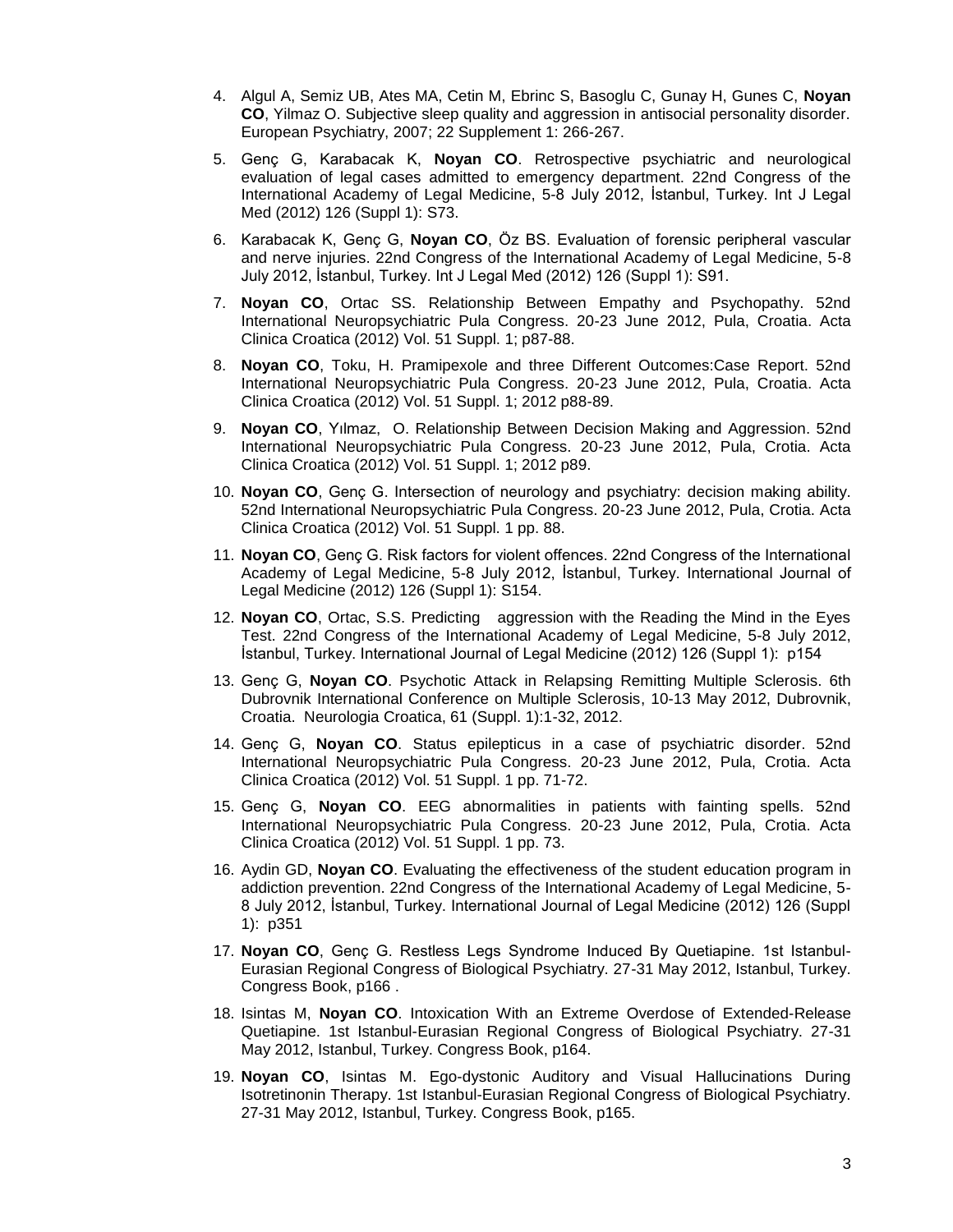- 20. **Noyan CO**, Emirzeoglu L. Hyponatremia During Clozapine Treatment in Schizophrenia: A Case Report. 1st Istanbul-Eurasian Regional Congress of Biological Psychiatry. 27-31 May 2012, Istanbul, Turkey. Congress Bookp p167.
- 21. **Noyan CO**, Isintas M. Oxcarbazepine for Compulsive Water Drinking. 1st Istanbul-Eurasian Regional Congress of Biological Psychiatry. 27-31 May 2012, Istanbul, Turkey. Congress Book, p142.
- 22. **Noyan CO**, Isintas M. Antisocial Personality Disorder: Theory of Mind Disability. 1st Istanbul-Eurasian Regional Congress of Biological Psychiatry. 27-31 May 2012, Istanbul, Turkey. Congress Book, p143.
- 23. Isintas M, **Noyan CO**. The Effect of Alexithymia on Treatment Response in Patients with Major Depressive Disorder. 1st Istanbul-Eurasian Regional Congress of Biological Psychiatry. 27-31 May 2012, Istanbul, Turkey. Congress Book, p140.
- 24. Isintas M, **Noyan CO**. Event Related Potentials in Major Depressive Disorder: The Relationship Between P300 and Treatment Response. 1st Istanbul-Eurasian Regional Congress of Biological Psychiatry. 27-31 May 2012, Istanbul, Turkey. Congress Book, p141.
- 25. Darçın AE, Nurmedov S, **Noyan CO**, Yılmaz O, Dilbaz N. Psychiatric comorbidity among inpatients in an addiction clinic and its relationship with the process of addiction. IV International Congress on Dual Disorders. 17-20 April 2015, Barcelona.
- 26. Darçın AE, **Noyan CO**, Nurmedov S, Yılmaz O, Dilbaz N. Smartphone addiction in relation with social anxiety and loneliness among university students in Turkey 23rd European Congress of Psychiatry (EPA 2015). 28-31 March 2015, Vienna, Austria.
- 27. Nurmedov S, Metin B, Ekmen S, **Noyan CO**, Yılmaz O. Thalamic and cerebellar gray matter density reduction in synthetic cannabis users. 7 th International Congress on Psychopharmacology & 3rd International Symposium on Child and Adolescent Psychopharmacology. 15-19 Nisan 2015, Antalya, Türkiye.
- 28. Nurmedov S, Erol TC, **Noyan CO**, Darcin AE, Yilmaz O, Dilbaz N. Effect of ADHD on Sociodemographic and Clinical Characteristics of Patients with SUD. l. World Psychiatry Regional Congress, 2015 Osaka, Japan.
- 29. Çengel SM, **Noyan CO**, Taş C, Dilbaz N. Comparison of automatic approach and avoidance reactions in Type 1 and Type 2 Alcohol Addiction, The 14th European Congress of Psychology, 7-10 July 2015, Milan, Italy.
- 30. Ebrinç S, **Noyan CO**, Semiz ÜB, Başoğlu C, Çetin M Zorunlu askerlik görevini yapan firar suçlularıyla diğer suçluların kriminal ve sosyodemografik özellikler açısından karşılaştırılması. 41. Ulusal Psikiyatri Kongresi, Kongre Özet Kitabı, S.237, İstanbul, 2005.
- 31. Ebrinç S, Semiz ÜB, Başoğlu C, Çetin M, **Noyan CO**, Günay H, Şahan A. Suçlu bireylerde Sosyokültürel özellikler, Kişisel tercihler, hobiler. 41. Ulusal Psikiyatri Kongresi, Kongre Özet Kitabı, S.238, İstanbul, 2005.
- 32. Şenol MG, **Noyan CO**, Toğrul RE, Yaşar H, Özdağ F, Boylu EE, Saraçoğlu M. The Association of Lipoid Proteinosis with Epilepsy. 15. TSK Askeri Tıp Kongresi, 31 Mayıs - 02 Haziran 2006, Ankara
- 33. Algül A, Semiz ÜB, Ateş A, Ebrinç S, **Noyan CO**, Oğuz M, Güneş C, "Antisosyal kişilik bozukluğu olan bireylerde şiddet içeren suç işleme ile madde kullanım öyküsü arasındaki ilişkinin araştırılması", 42. Ulusal Psikiyatri Kongresi, Kongre Özet Kitabı, 490-491, İstanbul, 01-05 Kasım 2006
- 34. Ateş MA, **Noyan CO**, Semiz ÜB, Algül A, Başoğlu C, Ebrinç S, Yılmaz O. "Erkek ilk atak psikoz hastalarında madde kullanımı:Retrospektif bir çalışma", 43. Ulusal Psikiyatri Kongresi, Kongre Özet Kitabı, S.264, İstanbul, 2007.